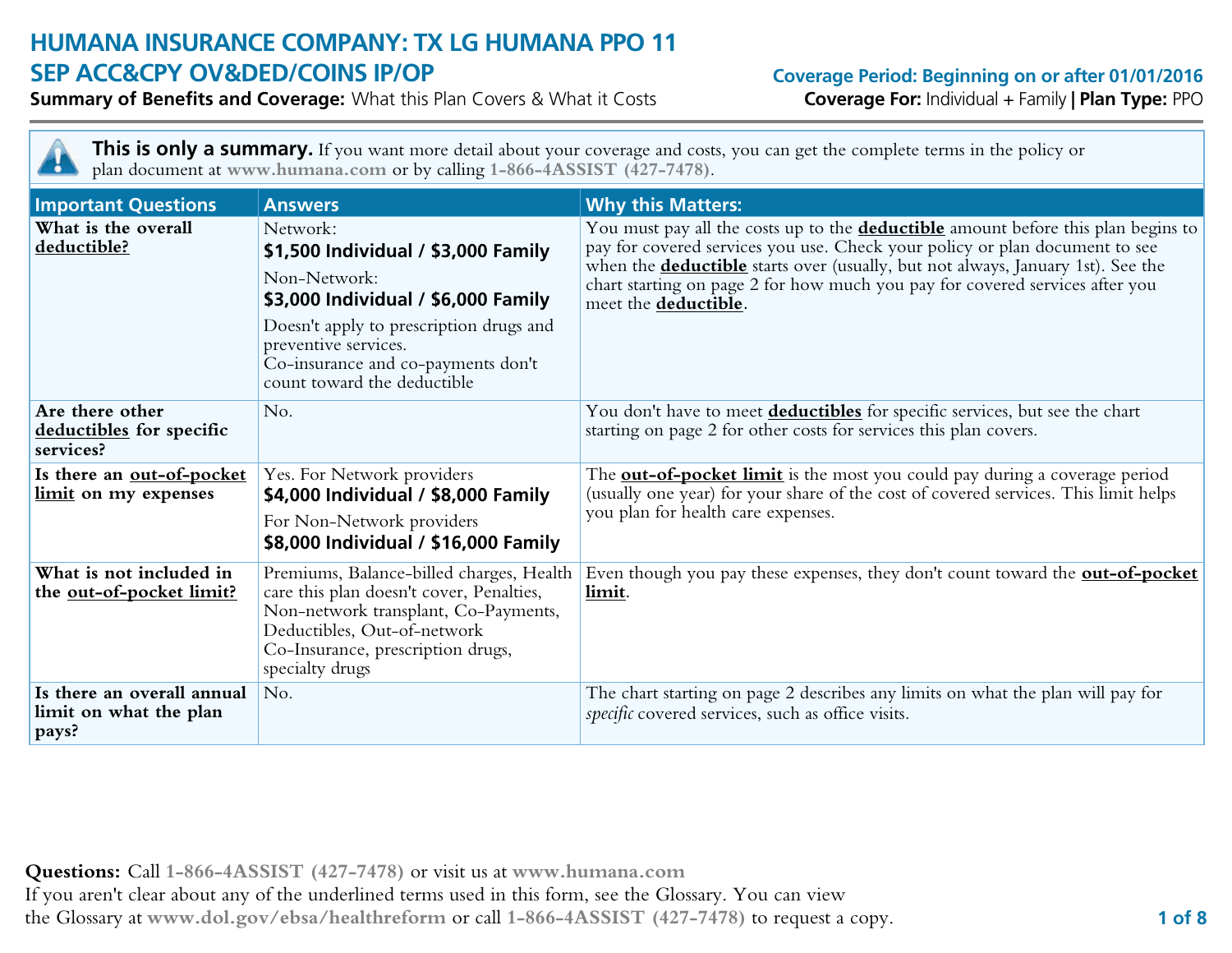| Does this plan use a<br>network of providers?        | Yes. See www.humana.com or call<br>1-866-4ASSIST (427-7478) for a list of<br>Network providers. | If you use an in-network doctor or other health care <b>provider</b> , this plan will pay<br>some or all of the costs of covered services. Be aware, your in-network doctor or<br>hospital may use an out-of-network <b>provider</b> for some services. Plans use the<br>term in-network, <b>preferred</b> , or participating for <b>providers</b> in their <b>network</b> . See<br>the chart starting on page 2 for how this plan pays different kinds of <b>providers</b> . |
|------------------------------------------------------|-------------------------------------------------------------------------------------------------|-------------------------------------------------------------------------------------------------------------------------------------------------------------------------------------------------------------------------------------------------------------------------------------------------------------------------------------------------------------------------------------------------------------------------------------------------------------------------------|
| Do I need a referral to<br>see a <u>specialist</u> ? | No.                                                                                             | You can see the <b>specialist</b> you choose without permission from this plan.                                                                                                                                                                                                                                                                                                                                                                                               |
| Are there services this<br>plan doesn't cover?       | Yes.                                                                                            | Some of the services this plan doesn't cover are listed on page 5. See your policy<br>or plan document for additional information about excluded services.                                                                                                                                                                                                                                                                                                                    |

- **Copayments** are fixed dollar amounts (for example, \$15) you pay for covered health care, usually when you receive the service.
- **Coinsurance** is *your* share of the costs of a covered service, calculated as a percent of the **allowed amount** for the service. For example, if the plan's **allowed amount** for an overnight hospital stay is \$1,000, your **coinsurance** payment of 20% would be \$200. This may change if you haven't met your **deductible**.
	- The amount the plan pays for covered services is based on the **allowed amount**. If an out-of-network **provider** charges more than the **allowed amount**, you may have to pay the difference. For example, if an out-of-network hospital charges \$1,500 for an overnight stay and the **allowed amount** is \$1,000, you may have to pay the \$500 difference. (This is called **balance billing**.)
- This plan may encourage you to use network **providers** by charging you lower **deductibles**, **copayments** and **coinsurance** amounts.

| <b>Common</b><br><b>Medical Event</b>           | <b>Services You May Need</b>                        | <b>Your Cost If</b><br><b>You Use a</b><br><b>Network</b><br><b>Provider</b> | <b>Your Cost if</b><br>You Use a<br>Non-Network<br><b>Provider</b> | <b>Limitations &amp; Exceptions</b>                                                                                                   |
|-------------------------------------------------|-----------------------------------------------------|------------------------------------------------------------------------------|--------------------------------------------------------------------|---------------------------------------------------------------------------------------------------------------------------------------|
| If you visit a health<br>care provider's office | Primary care visit to treat an<br>injury or illness | \$30 copay/visit                                                             | 50% coinsurance                                                    | -none-                                                                                                                                |
| or clinic                                       | Specialist visit                                    | \$45 copay/visit                                                             | 50% coinsurance                                                    | -none-                                                                                                                                |
|                                                 | Other practitioner office visit                     | Chiropractor<br>Exam:<br>\$45 copay/visit                                    | Chiropractor<br>Exam:<br>50% coinsurance                           | -none-                                                                                                                                |
|                                                 | Preventive care / screening /<br>immunization       | No charge                                                                    | 50% coinsurance                                                    | limited coverage for preventive care                                                                                                  |
| If you have a test                              | Diagnostic test (x-ray, blood<br>work)              | No charge after<br>deductible                                                | 50% coinsurance                                                    | Cost share may vary based on where service is performed                                                                               |
|                                                 | Imaging (CT/PET scans,<br>MRIs)                     | 20% coinsurance                                                              | 50% coinsurance                                                    | Cost share may vary based on where service is performed<br>Preauthorization may be required - if not obtained,<br>penalty will be 50% |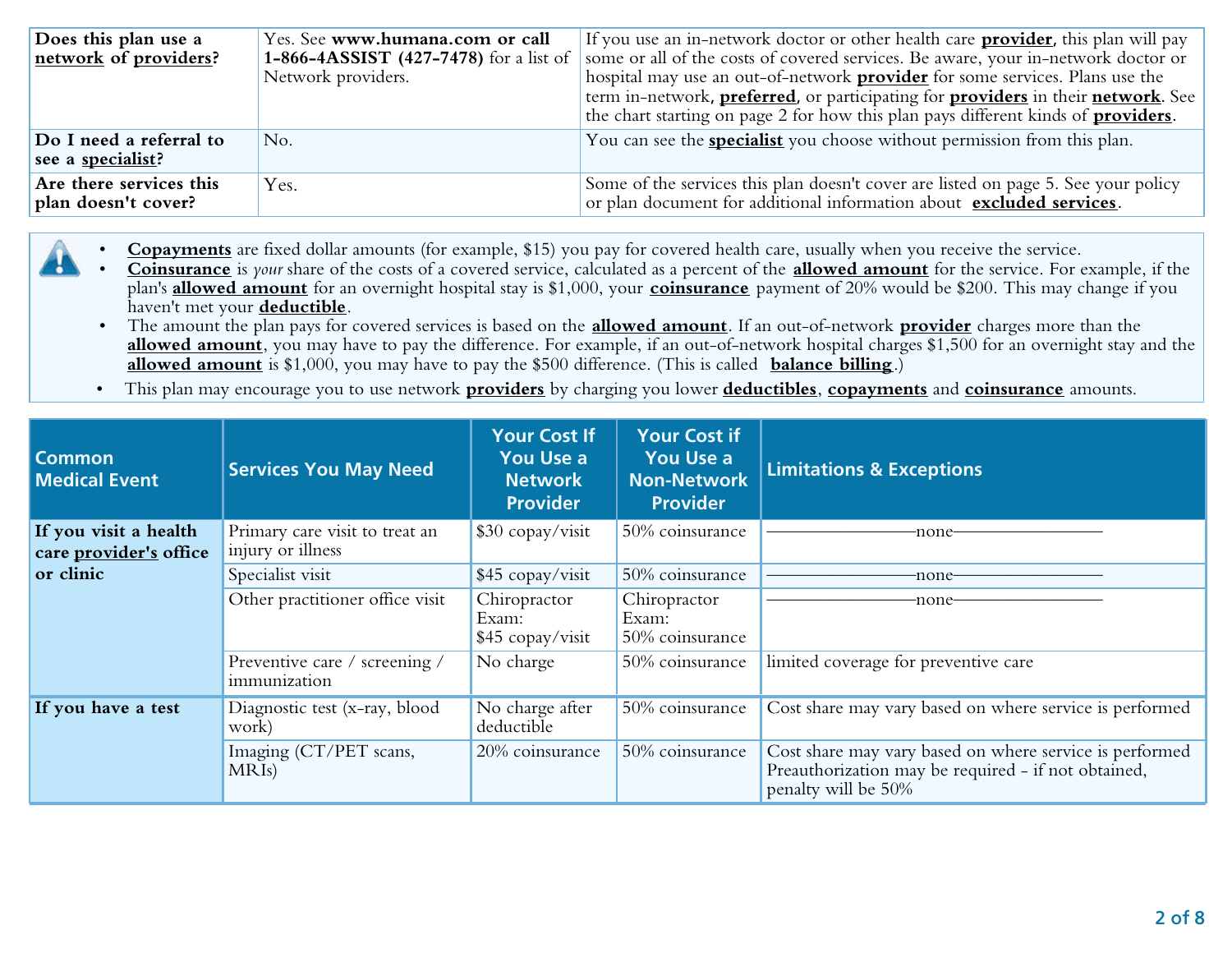| <b>Common</b><br><b>Medical Event</b>                                                                                                    | <b>Services You May Need</b>                                               | <b>Your Cost If</b><br><b>You Use a</b><br><b>Network</b><br><b>Provider</b> | <b>Your Cost if</b><br><b>You Use a</b><br><b>Non-Network</b><br><b>Provider</b>                                  | <b>Limitations &amp; Exceptions</b>                                                                                                                                                                                                                                                    |
|------------------------------------------------------------------------------------------------------------------------------------------|----------------------------------------------------------------------------|------------------------------------------------------------------------------|-------------------------------------------------------------------------------------------------------------------|----------------------------------------------------------------------------------------------------------------------------------------------------------------------------------------------------------------------------------------------------------------------------------------|
| If you need drugs to<br>treat your illness or<br>condition<br>More information<br>about prescription<br>drug coverage is<br>available at | Level 1 - Lowest cost generic<br>and brand-name drugs                      | $$10$ copay<br>(Retail)<br>\$25 copay (Mail<br>Order)                        | 30% coinsurance,<br>after Network<br>copay (Retail)<br>30% coinsurance,<br>after Network<br>copay (Mail<br>Order) | 30 day supply<br>Preauthorization may be required - if not obtained,<br>penalty will be 100% for certain prescription drugs<br>(Retail)<br>90 day supply<br>Preauthorization may be required - if not obtained,<br>penalty will be 100% for certain prescription drugs<br>(Mail Order) |
| www.humana.com.                                                                                                                          | Level 2 - Higher cost generic<br>and brand-name drugs                      | \$35 copay<br>(Retail)<br>\$87.50 copay<br>(Mail Order)                      | 30% coinsurance,<br>after Network<br>copay (Retail)<br>30% coinsurance,<br>after Network<br>copay (Mail<br>Order) |                                                                                                                                                                                                                                                                                        |
|                                                                                                                                          | Level 3 - Generic and<br>brand-name drugs with higher<br>cost than Level 2 | \$55 copay<br>(Retail)<br>\$137.50 copay<br>(Mail Order)                     | 30% coinsurance,<br>after Network<br>copay (Retail)<br>30% coinsurance,<br>after Network<br>copay (Mail<br>Order) |                                                                                                                                                                                                                                                                                        |
|                                                                                                                                          | Level 4 - Highest cost drugs                                               | 25% coinsurance<br>(Retail)<br>25% coinsurance<br>(Mail Order)               | 30% coinsurance,<br>after Network<br>copay (Retail)<br>30% coinsurance,<br>after Network<br>copay (Mail<br>Order) |                                                                                                                                                                                                                                                                                        |
|                                                                                                                                          | Specialty drugs                                                            | 35% coinsurance                                                              | 50% coinsurance                                                                                                   | 25% coinsurance when filled via a preferred network<br>specialty pharmacy<br>Preauthorization may be required - if not obtained,<br>penalty will be 100% for certain prescription drugs                                                                                                |
| If you have<br>outpatient surgery                                                                                                        | Facility fee (e.g., ambulatory<br>surgery center)                          | 20% coinsurance                                                              | 50% coinsurance                                                                                                   | Preauthorization may be required - if not obtained,<br>penalty will be 50%                                                                                                                                                                                                             |
|                                                                                                                                          | Physician/surgeon fees                                                     | 20% coinsurance                                                              | 50% coinsurance                                                                                                   | -none-                                                                                                                                                                                                                                                                                 |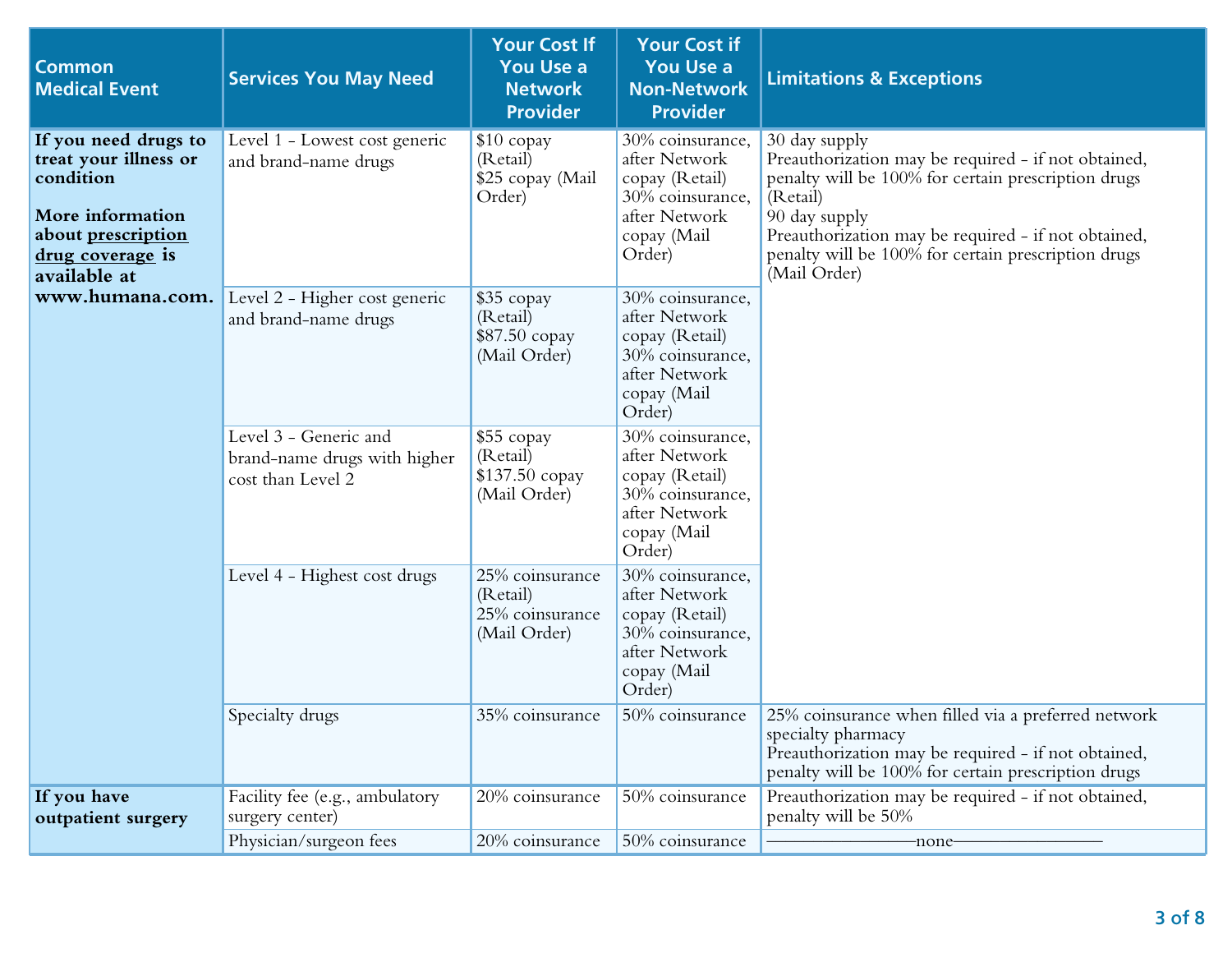| <b>Common</b><br><b>Medical Event</b>                                   | <b>Services You May Need</b>                    | <b>Your Cost If</b><br><b>You Use a</b><br><b>Network</b><br><b>Provider</b> | <b>Your Cost if</b><br><b>You Use a</b><br><b>Non-Network</b><br><b>Provider</b> | <b>Limitations &amp; Exceptions</b>                                                                                                                                                                                                                                                     |
|-------------------------------------------------------------------------|-------------------------------------------------|------------------------------------------------------------------------------|----------------------------------------------------------------------------------|-----------------------------------------------------------------------------------------------------------------------------------------------------------------------------------------------------------------------------------------------------------------------------------------|
| If you need                                                             | Emergency room services                         | \$150 copay/visit                                                            | \$150 copay/visit                                                                | Copayment waived if admitted                                                                                                                                                                                                                                                            |
| immediate medical<br>attention                                          | Emergency medical<br>transportation             | 20% coinsurance                                                              | 20% coinsurance                                                                  | -none-                                                                                                                                                                                                                                                                                  |
|                                                                         | Urgent care                                     | \$75 copay/visit                                                             | 50% coinsurance                                                                  | -none-                                                                                                                                                                                                                                                                                  |
| If you have a hospital<br>stay                                          | Facility fee (e.g., hospital room)              | 20% coinsurance                                                              | 50% coinsurance                                                                  | Preauthorization may be required - if not obtained,<br>penalty will be 50%                                                                                                                                                                                                              |
|                                                                         | Physician/surgeon fee                           | $20%$ coinsurance                                                            | 50% coinsurance                                                                  | -none-                                                                                                                                                                                                                                                                                  |
| If you have mental<br>health, behavioral                                | Mental/Behavioral health<br>outpatient services | \$30 copay/visit                                                             | 50% coinsurance                                                                  | -none-                                                                                                                                                                                                                                                                                  |
| health, or substance<br>abuse needs                                     | Mental/Behavioral health<br>inpatient services  | 20% coinsurance                                                              | 50% coinsurance                                                                  | Preauthorization may be required - if not obtained,<br>penalty will be 50%                                                                                                                                                                                                              |
|                                                                         | Substance use disorder<br>outpatient services   | \$30 copay/visit                                                             | 50% coinsurance                                                                  | -none–                                                                                                                                                                                                                                                                                  |
|                                                                         | Substance use disorder<br>inpatient services    | 20% coinsurance                                                              | 50% coinsurance                                                                  | Preauthorization may be required - if not obtained,<br>penalty will be 50%                                                                                                                                                                                                              |
| If you are pregnant                                                     | Prenatal and postnatal care                     |                                                                              |                                                                                  | -none-                                                                                                                                                                                                                                                                                  |
|                                                                         | Delivery and all inpatient<br>services          | 20% coinsurance                                                              | 50% coinsurance                                                                  | Preauthorization may be required - if not obtained,<br>penalty will be 50%                                                                                                                                                                                                              |
| If you need help<br>recovering or have<br>other special health<br>needs | Home health care                                | 20% coinsurance                                                              | 50% coinsurance                                                                  | 100 visit limit per cal yr/plan yr<br>Preauthorization may be required - if not obtained,<br>penalty will be 50%                                                                                                                                                                        |
|                                                                         | Rehabilitation services                         | \$45 copay/visit                                                             | 50% coinsurance                                                                  | Therapies:<br>Preauthorization may be required - if not obtained,<br>penalty will be 50%<br>Manipulations and Therapies:<br>30 visits per calendar year, includes PT/OT, manips,<br>adjustments<br>For non-network, 10 visits per calendar year, includes<br>PT/OT, manips, adjustments |
|                                                                         | Habilitation services                           | \$45 copay/visit                                                             | 50% coinsurance                                                                  |                                                                                                                                                                                                                                                                                         |
|                                                                         | Skilled nursing care                            | 20% coinsurance                                                              | 50% coinsurance                                                                  | 60 day limit per cal yr/plan yr<br>Preauthorization may be required - if not obtained,<br>penalty will be 50%                                                                                                                                                                           |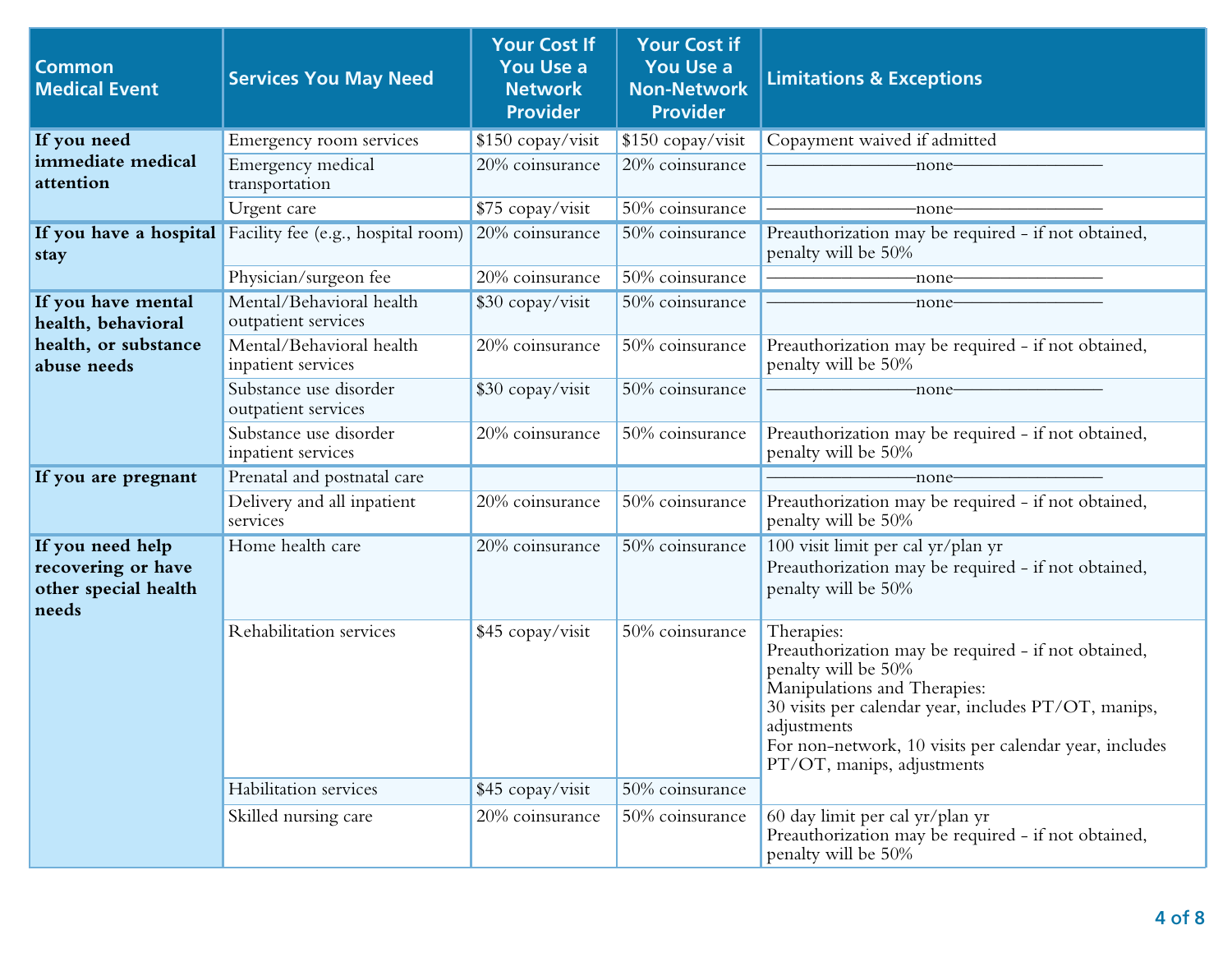| l Common<br><b>Medical Event</b> | <b>Services You May Need</b> | <b>Your Cost If</b><br>You Use a<br><b>Network</b><br><b>Provider</b> | <b>Your Cost if</b><br><b>You Use a</b><br>Non-Network<br><b>Provider</b> | <b>Limitations &amp; Exceptions</b>                                                                                        |
|----------------------------------|------------------------------|-----------------------------------------------------------------------|---------------------------------------------------------------------------|----------------------------------------------------------------------------------------------------------------------------|
|                                  | Durable medical equipment    | 20% coinsurance                                                       | 50% coinsurance                                                           | Preauthorization may be required - if not obtained,<br>penalty will be 50% for durable medical equipment \$750<br>and over |
|                                  | Hospice service              | 20% coinsurance                                                       | 50% coinsurance                                                           | Preauthorization may be required - if not obtained,<br>penalty will be 50%                                                 |
| If your child needs              | Eye exam                     | Not Covered                                                           | Not Covered                                                               | -none-                                                                                                                     |
| dental or eye care               | Glasses                      | Not Covered                                                           | Not Covered                                                               | -none-                                                                                                                     |
|                                  | Dental check-up              | Not Covered                                                           | Not Covered                                                               | -none-                                                                                                                     |

# **Excluded Services & Other Covered Services:**

**Services Your Plan Does NOT Cover (This isn't a complete list. Check your policy or plan document for other excluded services.)** 

| Acupuncture                                                                 | Infertility treatment                                                                            | Routine eye care (Adult) |
|-----------------------------------------------------------------------------|--------------------------------------------------------------------------------------------------|--------------------------|
| Bariatric surgery                                                           | Long-term care                                                                                   | Routine foot care        |
| Cosmetic surgery, unless to correct a<br>functional impairment              | Non Emergent Care when traveling outside<br>the U.S. more than 6 consecutive months in<br>a year | Weight loss programs     |
| Dental care (Adult), unless for dental injury of •<br>a sound natural tooth | Private Duty Nursing                                                                             |                          |

### **Other Covered Services (This isn't a complete list. Check your policy or plan document for other covered services and your costs for these services.)**

| È<br>smin<br>manipu<br>$C$ ar $\epsilon$<br>. arc<br>tion:<br>.n11<br>זרו<br>covered | earing<br>Aids<br>. . |
|--------------------------------------------------------------------------------------|-----------------------|
|                                                                                      |                       |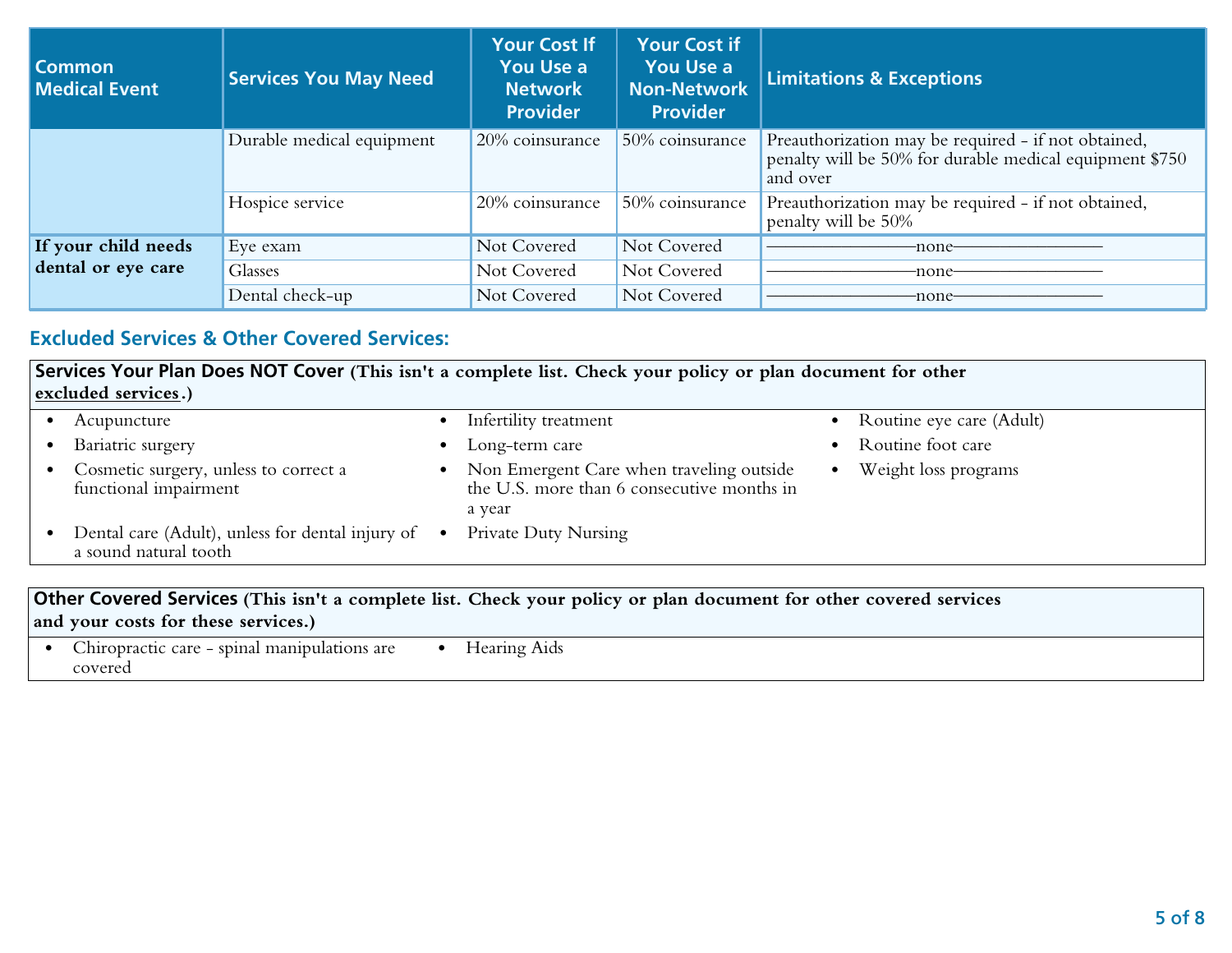# **Your Rights to Continue Coverage:**

If you lose coverage under the plan, then, depending upon the circumstances, Federal and State laws may provide protections that allow you to keep health coverage. Any such rights may be limited in duration and will require you to pay a **premium**, which may be significantly higher than the premium you pay while covered under the plan. Other limitations on your rights to continue coverage may also apply.

For more information on your rights to continue coverage, contact the plan at 1-866-4ASSIST (427-7478). You may also contact your state insurance department, the U.S. Department of Labor, Employee Benefits Security Administration at 1-866-444-3272 or www.dol.gov/ebsa, or the U.S. Department of Health and Human Services at 1-877-267-2323 x61565 or www.cciio.cms.gov.

## **Your Grievance and Appeals Rights:**

If you have a complaint or are dissatisfied with a denial of coverage for claims under your plan, you may be able to **appeal** or file a **grievance**. For questions about your rights, this notice, or assistance, you can contact: Humana, Inc.: www.humana.com or 1-866-4ASSIST (427-7478) Department of Labor Employee Benefits Security Administration: 1-866-444-EBSA (3272) or www.dol.gov/ebsa/healthreform Texas Department of Insurance, PO Box 149104, Austin, TX 78714-9104, Phone: 512-463-6169 or 800-252-3439, Website: http://www.tdi.texas.gov/index.html

# **Does this Coverage Provide Minimum Essential Coverage?**

The Affordable Care Act requires most people to have health care coverage that qualifies as "minimum essential coverage." **This plan or policy does provide minimum essential coverage.**

# **Does this Coverage Meet the Minimum Value Standard?**

The Affordable Care Act establishes a minimum value standard of benefits of a health plan. The minimum value standard is 60% (actuarial value). **This health coverage does meet the minimum value standard for the benefits it provides.**

### **Language Access Services:**

Spanish (Español): Para obtener asistencia en Español, llame al 1-866-4ASSIST (427-7478)

*–––––––––––––––To see examples of how this plan might cover costs for a sample medical situation, see the next page.–––––––––––––––*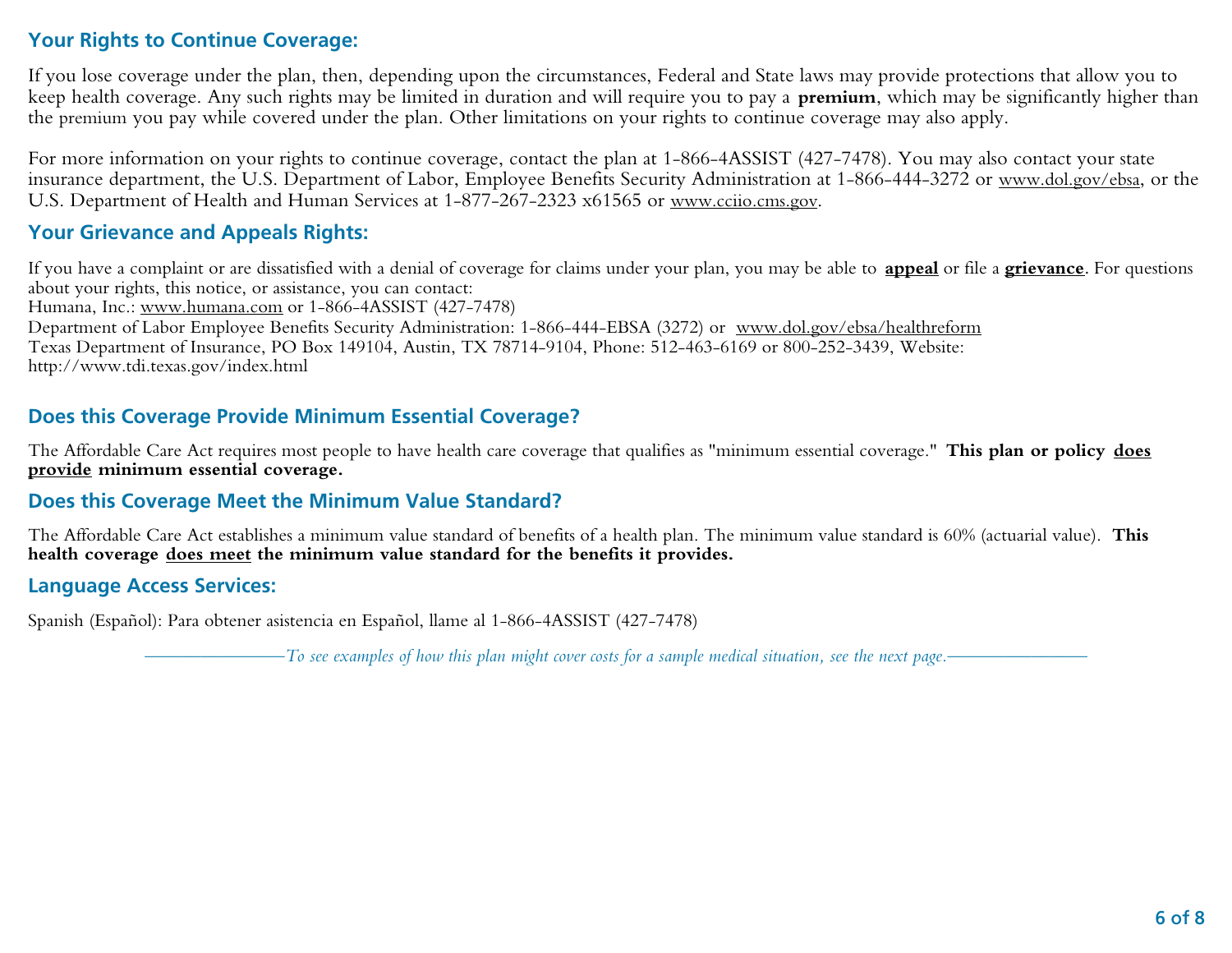# **HUMANA INSURANCE COMPANY: TX LG HUMANA PPO 11 SEP ACC&CPY OV&DED/COINS IP/OP Coverage Period: Beginning on or after 01/01/2016**

# **About these Coverage Examples:**

These examples show how this plan might cover medical care in given situations. Use these examples to see, in general, how much financial protection a sample patient might get if they are covered under different plans.



# **This is not a cost estimator.**

Don't use these examples to estimate your actual costs under this plan. The actual care you receive will be different from these examples, and the cost of that care will also be different.

See the next page for important information about these examples.

**Having a baby** (normal delivery)

- **Amount owed to providers: \$7,540**
- **Plan pays** \$4,990
- **Patient pays** \$2,550

### **Sample care costs:**

| Hospital charges (mother)  | \$2,700 |
|----------------------------|---------|
| Routine obstetric care     | \$2,100 |
| Hospital charges (baby)    | \$900   |
| Anesthesia                 | \$900   |
| Laboratory tests           | \$500   |
| Prescriptions              | \$200   |
| Radiology                  | \$200   |
| Vaccines, other preventive | \$40    |
| Total                      | \$7,540 |

# **Patient pays:**

| Deductibles          | \$1,500 |
|----------------------|---------|
| Copays               | \$50    |
| Coinsurance          |         |
| Limits or exclusions |         |
| Total                | \$2,550 |

**Coverage Examples Coverage For:** Individual + Family **| Plan Type:** PPO

| <b>Managing type 2 diabetes</b> |  |  |
|---------------------------------|--|--|
|                                 |  |  |

(routine maintenance of a well-controlled condition)

### **n** Amount owed to providers: \$5,400

- **Plan pays** \$3,880
- **Patient pays** \$1,520

### **Sample care costs:**

| Prescriptions                | \$2,900 |
|------------------------------|---------|
| Medical Equipment and        | \$1,300 |
| Supplies                     |         |
| Office Visits and Procedures | \$700   |
| Education                    | \$300   |
| Laboratory tests             | \$100   |
| Vaccines, other preventive   | \$100   |
| Total                        | \$5,400 |

# **Patient pays:**

| Deductibles          |         |
|----------------------|---------|
| Copays               | \$1,500 |
| Coinsurance          |         |
| Limits or exclusions |         |
| Total                | \$1,520 |